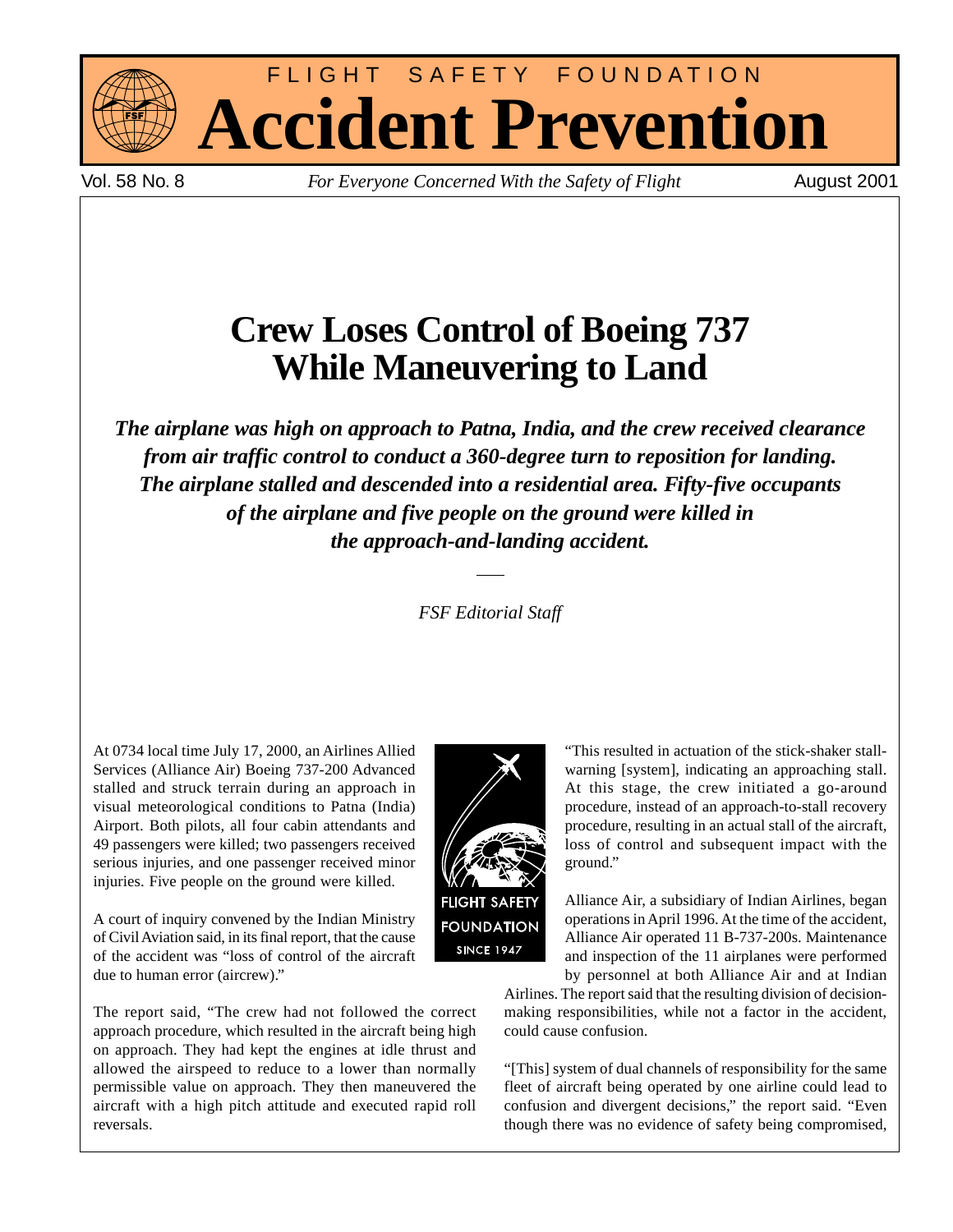

# **Boeing 737-200 Advanced**

The Boeing 737 originally was designed as a short-range jet transport that would use many components already in production for the B-727. Deliveries of the B-737-100 began in 1967. Fewer than 30 of the 100-series airplanes were built before the model was replaced with the B-737-200, which had a 76-inch (193-centimeter) longer fuselage and accommodated 12 more passengers. The B-737-200 Advanced, introduced in 1971, has aerodynamic improvements, including modified wing-leading-edge slats, Krueger flaps and engine-nacelle fairings.

Standard accommodation is for two flight crewmembers and up to 120 passengers. Standard maximum ramp weight is 115,500 pounds (52,391 kilograms). Maximum landing weight is 103,000 pounds (46,721 kilograms).

Pratt & Whitney JT8D-9A engines, each producing 14,500 pounds thrust (64.5 kilonewtons), were standard. Morepowerful JT8D-15 and JT8D-17 engines were options.

Maximum operating speed is Mach 0.84. Maximum cruise speed with JT8D-17 engines is 562 knots. Stall speed at maximum landing weight with flaps extended is 102 knots.♦

Source: Jane's All the World's Aircraft

there appears to be a strong case to revamp the quality control system in order to eliminate dual control over the ... fleet."

The accident airplane was built in 1980 and was registered in India the same year. The airplane had accumulated 44,087 hours in service and 51,278 flight cycles.

On the day of the accident, the airplane was scheduled to be flown from Calcutta to Delhi, with stops in Patna and Lucknow. The airplane had been flown to Calcutta on July 15 and had received a "layover check."

"There were no observed defects, except for one windshield wiper, which was replaced," the report said.

The crew reported to Alliance Air Operations at 0545 on the day of the accident.

"Both pilots and the four cabin crew[members] subjected themselves to preflight medical examination, including [breath tests] for alcohol," the report said. "Each of them had negative test reports (no alcohol found).

"Personnel on duty at [Calcutta] Airport on that day reported that they had not noticed any abnormal [behavior] or indifferent behavior of the crew while interacting with them. The doctor who performed the preflight medical examination stated that both pilots were temperamentally, clinically and verbally coherent."

The captain, 35, had 5,361 flight hours, including 1,778 flight hours as a B-737-200 pilot-in-command. During the accident flight, the captain occupied the right seat on the flight deck and conducted all radio communication with air traffic control (ATC). The report said that the captain was not qualified as an examiner/instructor/check pilot.

The first officer, 31, had 4,085 flight hours, including 3,605 flight hours as a B-737-200 second-in-command. The first officer's training records showed that, during a simulator session, an instructor had observed inadequate thrust management and had provided additional training to the first officer. The first officer flew the accident airplane from the left seat on the flight deck.

The airplane, operating as Alliance Air Flight 7412, departed from Calcutta at 0651 — 21 minutes after the scheduled departure time. The cruise portion of the flight to Patna was conducted at Flight Level (FL) 260 (26,000 feet). The crew navigated on air route W52 to the SAREK intersection, which is 117 nautical miles (217 kilometers) southeast of the PATNA VOR (PPT).

At 0712, the captain told Calcutta Area Control that the airplane was crossing SAREK.

The controller said, "Contact Patna. No reported traffic for your descent. Coordinate descent with Patna. Good day."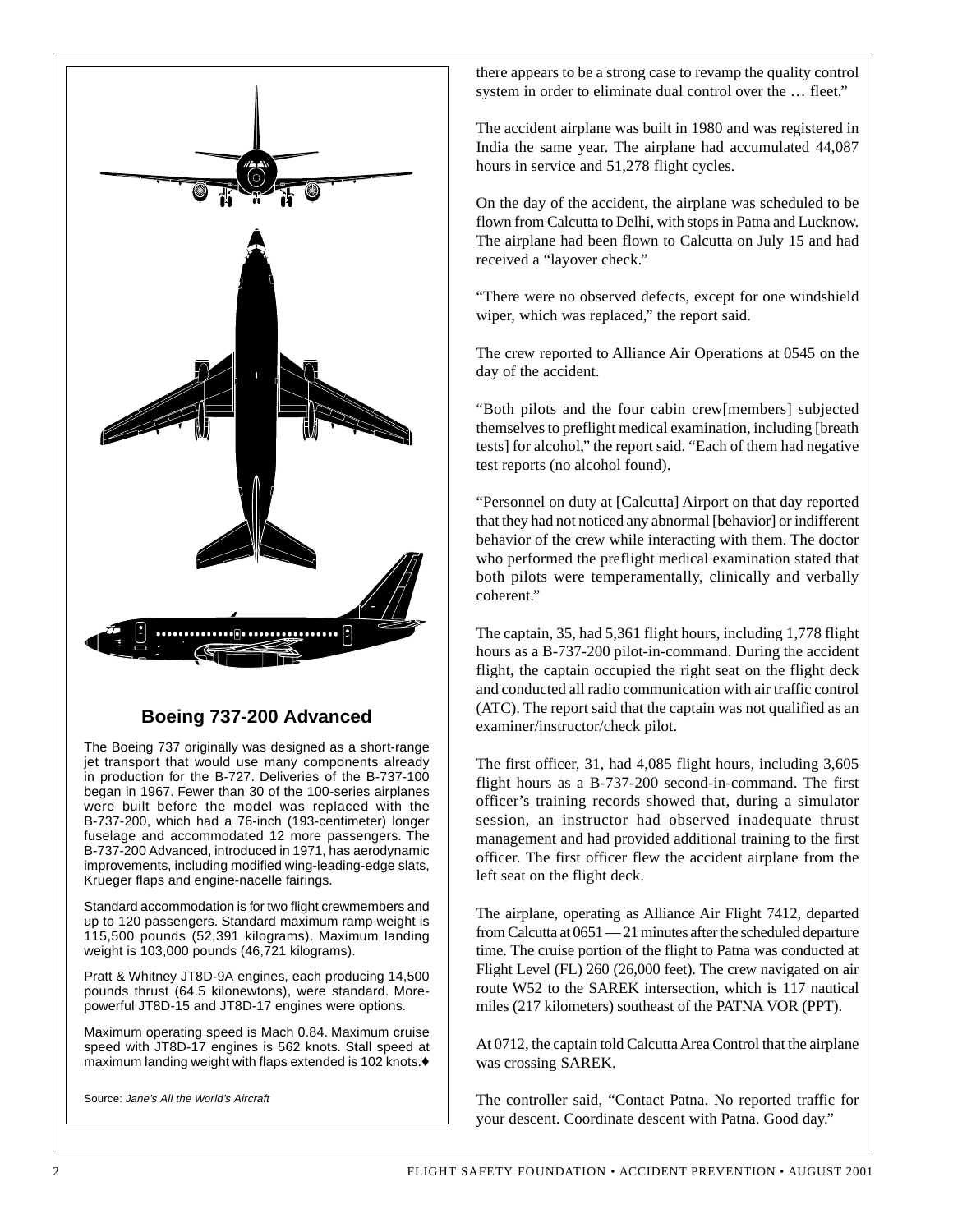After crossing SAREK, the crew began to conduct the arrival procedure for the instrument landing system (ILS)/distancemeasuring equipment (DME) Arc approach to Runway 25 at Patna Airport. The arrival procedure required that, after crossing SAREK, a 315-degree course be flown inbound to an initial approach fix (IAF) 13 nautical miles (DME) from PPT, then a right turn to intercept the 11-DME arc, which leads to the ILS localizer course for Runway 25.

After the crew established radio communication with Patna Tower, they were cleared to conduct the ILS/DME Arc approach to Runway 25. The controller told the crew that the airport had calm winds, 4,000 meters (2.5 statute miles) visibility in haze and broken clouds at 25,000 feet. Surface temperature was 29 degrees Celsius (84 degrees Fahrenheit).

Runway 07/25, the only runway at Patna Airport, was 2,286 meters (7,500 feet) long and 46 meters (150 feet) wide. Available landing distance on Runway 25 was 1,820 meters

(5,971 feet). The report said that, because of obstructions on the approach path to Runway 25, the runway threshold was displaced 122 meters (400 feet) and the decision height for the ILS approach was 300 feet (100 feet higher than normal for a Category I ILS approach). The obstructions included tall trees and vehicular traffic on an airport road near the approach end of the runway. (The threshold of Runway 7 was displaced 458 meters [1,500 feet] because of buildings and a railway near the approach end.)

"Pilots tend to instinctively stay above the normal glide path because of the presence of tall trees … just before the threshold [of

Runway 25]," the report said. "This [typically results] in a late touchdown further up the runway from the normal touchdown point and consequent severe use of thrust reversers and brakes. In conditions of poor visibility, rain and at night, this could have serious consequences."

After receiving clearance for the ILS approach, the flight crew conducted the approach checklist but did not conduct a briefing for the instrument approach and landing.

At 0719, the captain requested descent clearance from ATC.

The controller told the crew to descend to 7,500 feet and to report 25 DME (46 kilometers) from PPT.

At 0726, the captain reported that the airplane was 25 DME from PPT.

The controller told the crew to descend to 4,000 feet and to report "13 DME for ILS/DME Arc approach Runway 25."

At 0728, the captain told the controller, "Commencing the arc; call you established [on the] localizer."

The controller told the crew to descend to 2,000 feet and to report crossing the lead radial (i.e., the PPT 080-degree radial, which serves as a reference to begin a left turn from the 11-DME arc to intercept the localizer course).

Flight data recorder (FDR) data showed, however, that the crew did not fly the 11-DME arc; after crossing the IAF, the crew flew a heading of 329 degrees.

"The [flight crew] would have had to turn right through 60 degrees to 70 degrees to join the arc and, thereafter, execute a slow but continuous left turn to 250 degrees to align with Runway 25," the report said. "However, no such maneuver was recorded.

"The [crew] was supposed to descend to 2,000 feet while flying the arc approach, but the FDR data indicated that the

height remained at 4,000 feet, even two minutes after [the captain reported that they had begun flying the arc]."

The first officer turned the airplane slowly left (to 323 degrees), then right (to 327 degrees) and left (to 321 degrees). The crew extended the landing gear, selected flaps to position 15 and conducted the landing checklist.

At 0731, the captain told the controller that the airplane was crossing the lead radial and "coming up on the localizer."

The controller told the crew to descend to 1,700 feet and to report established on

the localizer.

"Per the approach procedure, at the crossing of lead radial 080, the aircraft should have been 11 nautical miles [20 kilometers] from Patna DME and at 2,000 feet," the report said. "[Actually,] the aircraft was approximately 3.5 nautical miles [6.5 kilometers from the Patna DME transmitter] and at 3,000 feet."

The report said that the airplane then passed through the localizer course on a heading of 320 degrees.

"At 3.5 nautical miles, the aircraft should have been well established on the localizer and tracking the glideslope, aligned with the runway centerline," the report said. "The height should have been about 1,400 feet."

The crew began a left turn, from a heading of 320 degrees to a heading of about 231 degrees, and selected flap position 40. The cockpit voice recorder (CVR) then recorded the

*After receiving clearance for the ILS approach, the flight crew conducted the approach checklist but did not conduct a briefing for the instrument approach and landing.*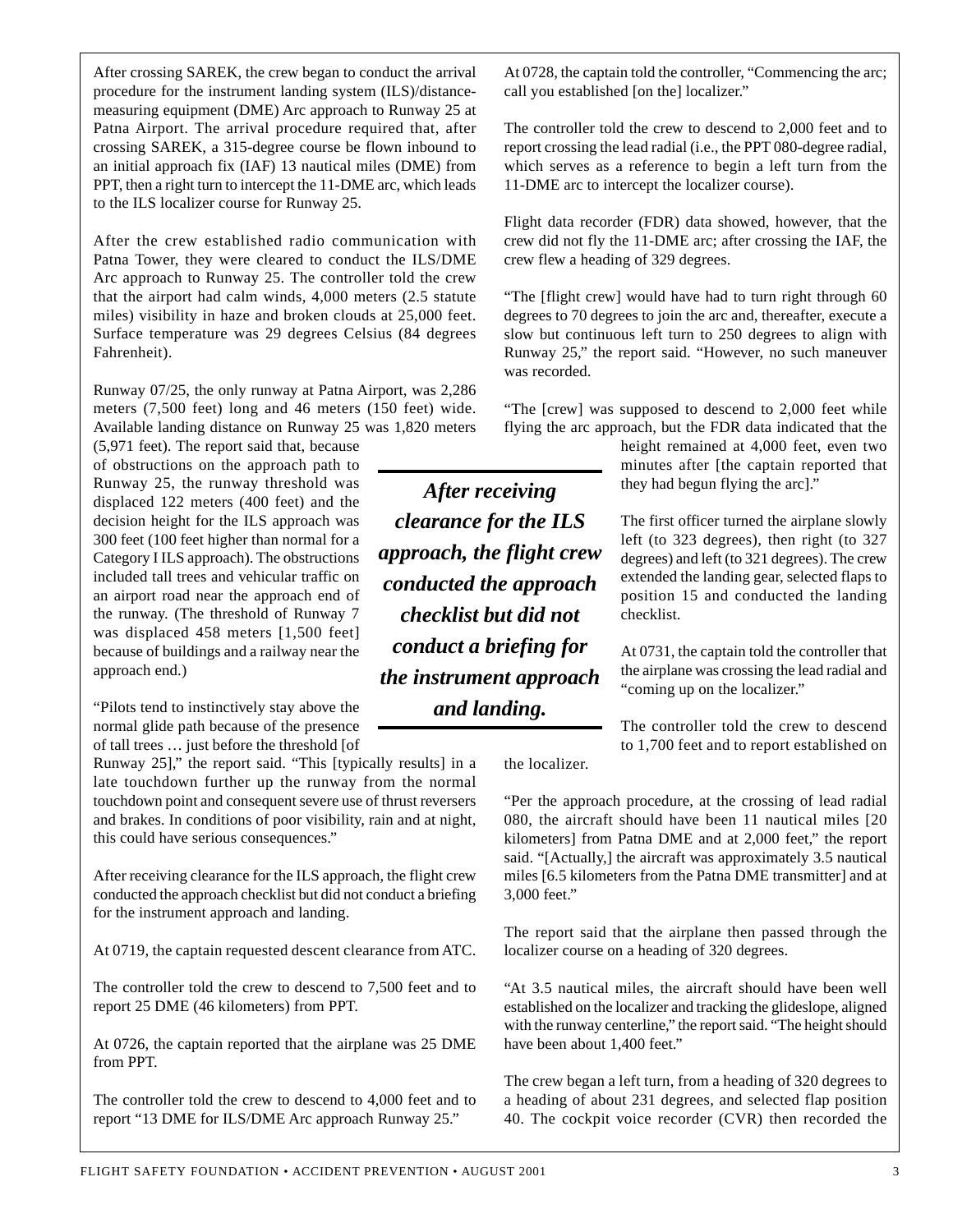sound of a horn, which the report identified as an altitude alert. The heading then changed from about 231 degrees to 240 degrees.

The first officer then said either "left hand down" or "left and down." The report said that the first officer, by saying "left hand down," might have expressed his intention to conduct a go-around — and establish the airplane on a left downwind for Runway 25; or, in saying "left and down," the first officer might have called out the location of the runway.

"Either way, this brings into picture a conflict of views, which the [captain] decided to resolve in a completely different manner without any discussion with the [first officer]," the report said.

At 0732, the captain told the controller, "I would like to do one 360 due to high on approach, sir."

At the time, the airplane was at 1,280 feet and was 1.2 nautical miles (2.2 kilometers) from the threshold of Runway 25.

The controller said, "Confirm aerodrome in sight."

"Affirm, sir, affirm field in sight," the captain said.

"Roger, report final Runway 25 after carrying out 360," the controller said.

The captain acknowledged the instruction.

"This was the last communication from the aircraft," the report said. "Immediately thereafter, the aircraft was spotted by the

air traffic controller in a normal descent aligned with Runway 25. It, however, appeared to be high on approach."

During the 16 seconds that elapsed between the captain's request to conduct a 360-degree turn and his acknowledgement of the controller's instruction to report established on final approach to Runway 25, the airplane's indicated airspeed decreased from 130 knots to 122 knots. The report said that neither pilot apparently noticed this "drastic" reduction in airspeed.

"This speed reduction did not appear to be intentional," the report said. "It meant that the [first officer] was not concentrating on flying. He was probably looking out for the runway and judging the situation, or his attention was diverted to what the [captain] was conveying to Patna Tower, which had caught him unaware.

"The [captain] was probably busy with the conversation."

The report said that a 360-degree turn on final was not a procedure authorized by the airline and that the captain's

*The captain's request to conduct a 360-degree turn might have confused the first officer, who likely was expecting to conduct a go-around.*

request to conduct a 360-degree turn might have confused the first officer, who likely was expecting to conduct a go-around.

The first officer rolled out of a left turn into a right turn. He then began a steep left turn and, finally, a right turn.

"In approximately 15 seconds, the FDR recorded bank-angle changes from left 21 degrees to right 14 degrees to left 47 degrees to right 30 degrees," the report said. "The nose-down pitch attitude of the airplane reversed to airplane nose-up, first to eight degrees and then to a peak of 16 degrees."

The report said that the engines were operated at idle thrust from the beginning of the descent from FL 260 until about eight seconds before impact, when the stick shaker activated. At the time, indicated airspeed was 119 knots, flaps were at position 40, the landing gear was extended, pitch attitude was 10-degrees nose up, and the airplane had been rolled rapidly from right to left.

"Under normal circumstances, the stick shaker was expected to be activated at a speed much below 119 knots," the report

> said. "However, a rapid roll reversal with a higher-than-normal nose-up pitch attitude might have activated the stick shaker at [the] higher speed."

> After the stick shaker activated, the crew increased thrust to 1.84 EPR (engine pressure ratio) and repositioned the flap lever from the flaps-40 gate to the flaps-15 gate. The first officer told the captain to retract the landing gear.

> "This was followed by a click sound [recorded by the CVR], indicating operation

of the gear lever," the report said.

The gear-unsafe warning then activated, indicating that the flaps were in landing configuration (position 25 or position 40) and that the landing gear was not down and locked. The gear-unsafe warning stopped when the flaps moved through position 25.

"The actions of the crew — that is, full engine thrust, flaps to 15 and landing gear up — related to a go-around procedure," the report said. "This, along with the pitch attitude of 10 [degrees] to 12 degrees, as recorded by the FDR, indicated that the crew had initiated a go-around to fly out of the situation.

"However, activation of the stick shaker was a warning that the aircraft was approaching a stall and would stall unless an aggressive approach-to-stall recovery action was initiated."

The report said that when the stick shaker activated, the crew might have prevented the airplane from stalling if, in addition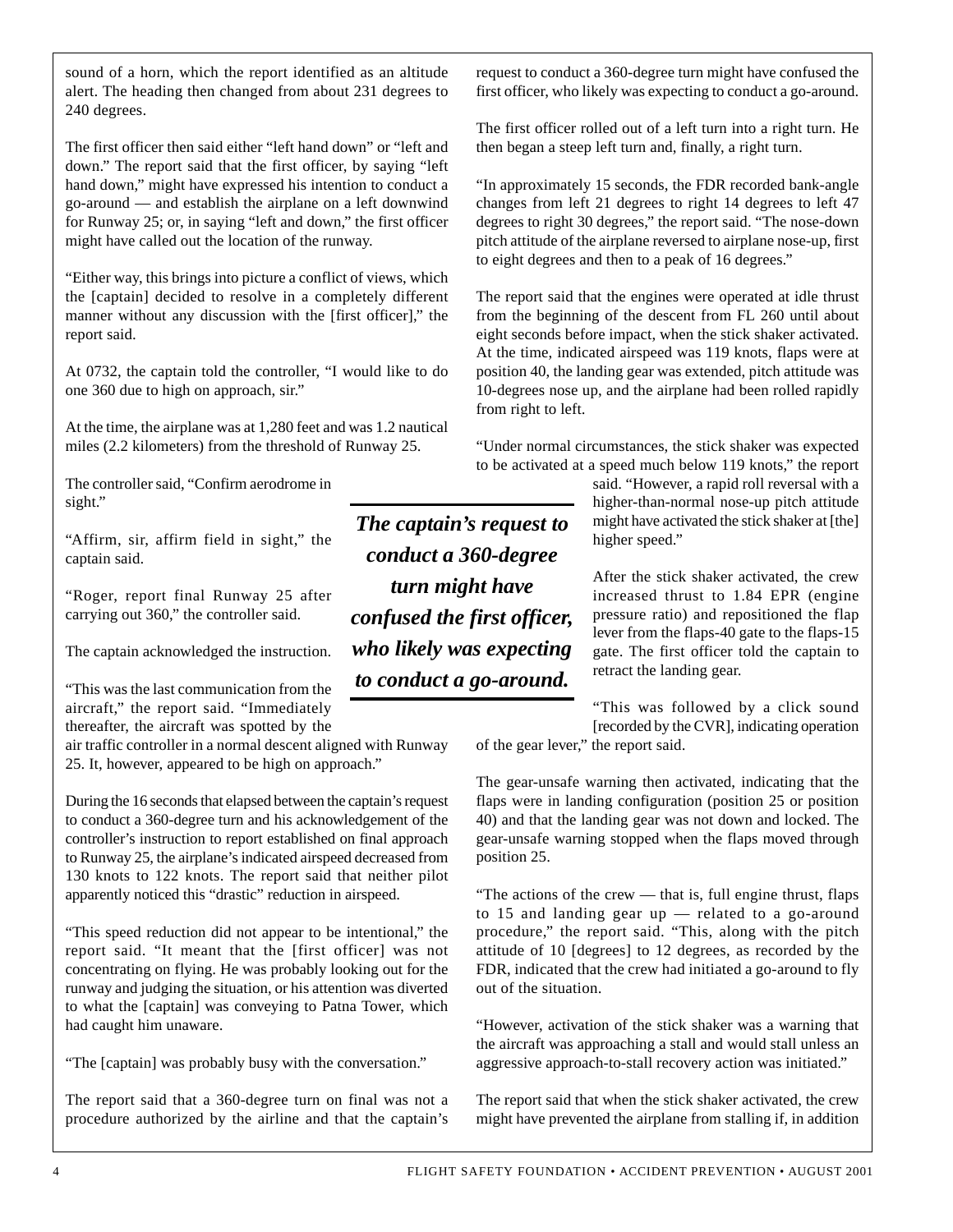to applying full thrust, they had reduced the airplane's angleof-attack by lowering the nose and had maintained the flap setting at position 40.

"Six seconds after the flap lever was moved to [position] 15, the rate of descent increased," the report said. "This high rate of descent, together with the high nose-up pitch attitude held by the pilot, resulted in the aircraft attaining a very high angleof-attack, of the order of 26 degrees.

"The aircraft had completely stalled by this time, and, even though thrust had been increased to the maximum possible on both engines, recovery was not possible."

Five seconds before impact, the CVR recorded the sound of a ground-proximity warning system (GPWS) warning: "whoop, whoop, pull up."

The airplane struck six trees, grazed the roof of a residential building with its right wing and struck residential buildings and the ground one kilometer (0.5 mile) left of the final approach

path to Runway 25 and one kilometer from the runway threshold. The airplane was destroyed by the impact and a post-accident fire.

"The aircraft wreckage was primarily spread over an area of approximately 100 feet [31 meters] by 100 feet, and the available wreckage indicated that the aircraft was structurally intact [until] it passed through the trees and grazed the roof of the residential [building]," the report said.

The controller observed the airplane descend rapidly and disappear from sight

behind a row of trees, where a column of smoke began to rise. The controller then alerted the airport fire station.

The accident site was about six kilometers (10 statute miles) from the airport fire station. Station personnel had observed the airplane descend behind trees and smoke rise from the vicinity.

"They also were alerted by means of the fire bell, airport siren [and a public-address announcement], and were ordered by ATC on walkie-talkie to proceed to the crash site," the report said.

The station's two crash-fire tender (CFT) vehicles arrived at the accident site about 15 minutes to 20 minutes after the accident occurred.

"The crowd which had collected within a short time was of unmanageable proportions and definitely hampered the passage of rescue vehicles," the report said. "Crowd tempers ran high, and there was a general tendency to target anybody in uniform or position of authority with verbal abuse and

*The controller observed the airplane descend rapidly and disappear from sight behind a row of trees, where a column of smoke began to rise.*

physical violence. … At times, there were hundreds of people trying to climb onto the rescue vehicles to get a better view."

One CFT failed after being operated for three minutes. A maintenance technician was summoned from the airport to repair the vehicle.

"The CFT was put back into operation after about an hour," the report said. "Operation of the CFT after repairs lasted for a few minutes, and [the vehicle] was taken back to the airport to refill water. The CFT, however, broke down twice on the way to the airport, and, each time, the mechanic who was on board the vehicle repaired it."

The report said that the CFT failures were caused by air locks in a fuel line.

"Someone from the surging crowd might have stepped on the fuel line, disturbing its connection," the report said. "This exposed fuel line [was] provided with a protective cover subsequent to this accident."

> The other CFT was operated "for a few minutes" at the accident site; the CFT crew then drove the vehicle back to the airport to replenish the water supply.

> "The CFT returned from the airport after about 40 [minutes] to 45 minutes and was put back into operation," the report said. "City fire vehicles arrived at around 0830 and joined the fire fighting operations."

> The fire fighting operation was completed at about 1030. Autopsies of the accident

victims were performed at Patna Medical College Hospital. The report said that a post-accident inspection of the hospital showed that immediate improvements were required.

"The refrigeration equipment, which was meant for preserving bodies awaiting formalities, [had not functioned] since its installation in 1988," the report said. "The casualty ward was in need of routine maintenance and upkeep. The court also felt that there was a need to clean up the premises in general and [to] keep them that way."

As a result of the accident investigation, the court of inquiry made the following recommendations:

- "Alliance Air should review their pilot training, and [the] following aspects should be emphasized:
	- "Discipline in the air;
	- "Cockpit resource management (CRM);